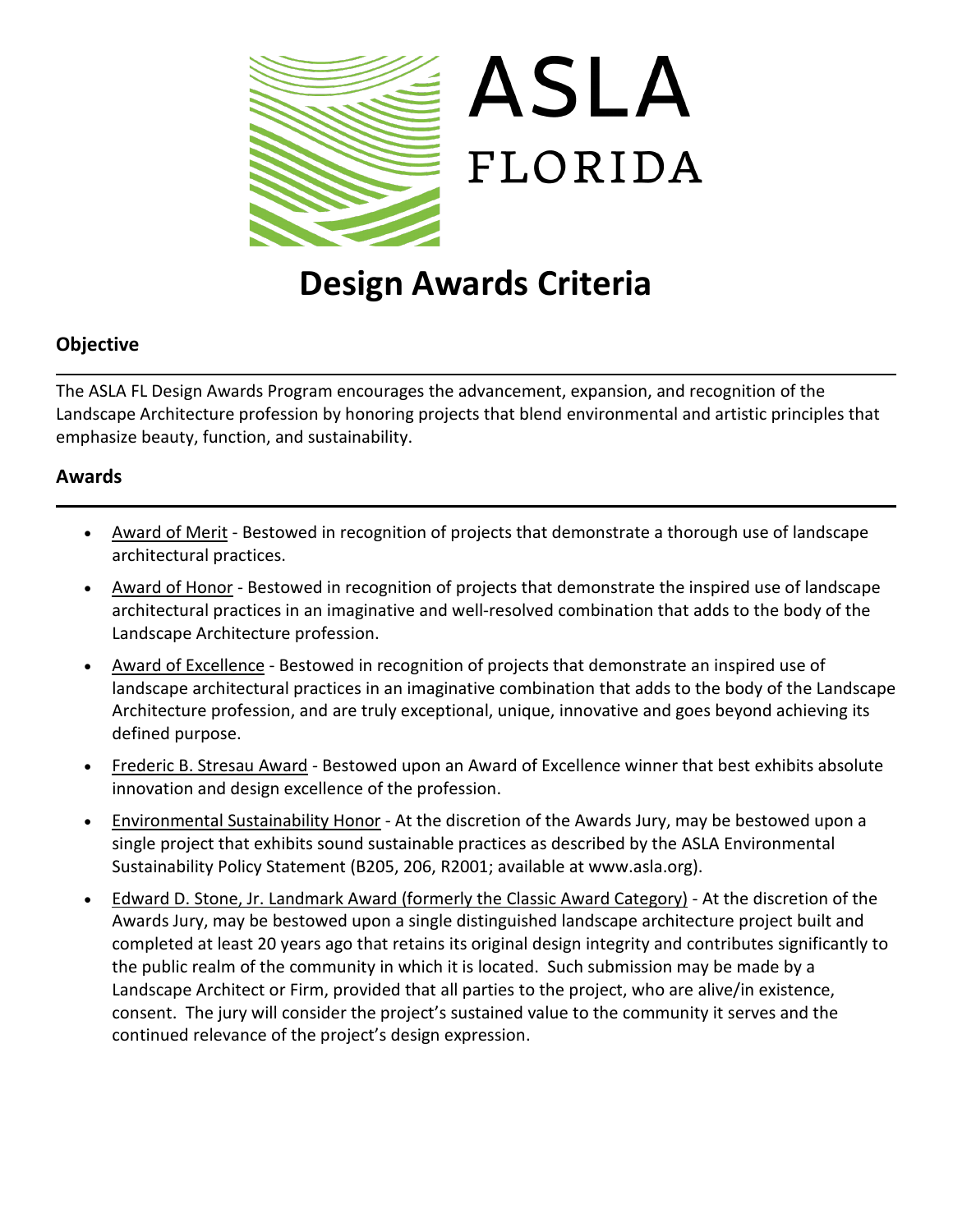The following categories recognize site-specific works as described. To enter, the official entrant must be an Associate, Full, or International ASLA member, or eligible to join ASLA in one of those categories. Professional entries in these categories must be built; Student entries are not required to be built:

General Design Awards Criteria: The jury will consider the quality of design and execution; relationship to design context; environmental sensitivity and sustainability; relevant impact to the profession, public, and/or environment, and resilience strategies; and design value to the client, community, and to other designers.

- $\circ$  Resort and Entertainment Projects such as hotels, theme parks, restaurants, golf courses and timeshares.
- $\circ$  Commercial-Projects such as corporate complexes, commercial redevelopment projects, office, retail, mixed-use and urban developments.
- $\circ$  Institutional-Projects such as schools, medical facilities, museums, botanical gardens, governmental and industrial facilities.
- $\circ$  Preservation and Conservation-Projects of historical and environmental significance.
- $\circ$  Open Space- Projects such as parks, recreational facilities, and greenways.

Residential Design Awards Criteria: The jury will consider the quality of design context and execution, materiality, environmental sensitivity, community benefit, sustainability through Low Impact Development (lid) incorporation, green infrastructure or additional site-specific techniques that are innovative, site specific and maintainable. Emphasis will be given to projects that have attained or are registered for SITES certification.

- Residential Recognizes works of landscape architecture that elevate the design principles of quality, context/place, environmental responsibility, maintenance requirements and durability. Emphasis will be given to projects that have attained or are registered for SITES certification.
	- o **Typical entries include:** Single family homes; high rise, multi-family production and custom home developments (market rate and non-market rate will be considered); transit-oriented development (TOD); historic preservation, renovation or conservation projects; senior or assisted living developments; private or small gardens; new urbanism projects with multifamily development; projects located in Opportunity Zones; and more.

The following categories recognize either site-specific or non-site-specific works as described. Professional and Student entries are not required to be built or implemented.

- Philanthropic- Recognizes documents, projects, events or functions which contribute to a greater understanding of landscape architecture, which advances the profession, or which make a gift of services to enhance our culture, community and quality of life. Philanthropic entries can be and often are projects with minimal or no budget and will be judged accordingly. Merely donating your services as a Landscape Architect is not sufficient to qualify in this category.
	- o **Criteria:** Entries shall display a unique approach to spreading the vision and standards of the profession and shall include community involvement and/or direct service to the impacted community.
	- o **Typical entries may include:** Engaging in communities for placemaking processes, fundraising campaigns, and more.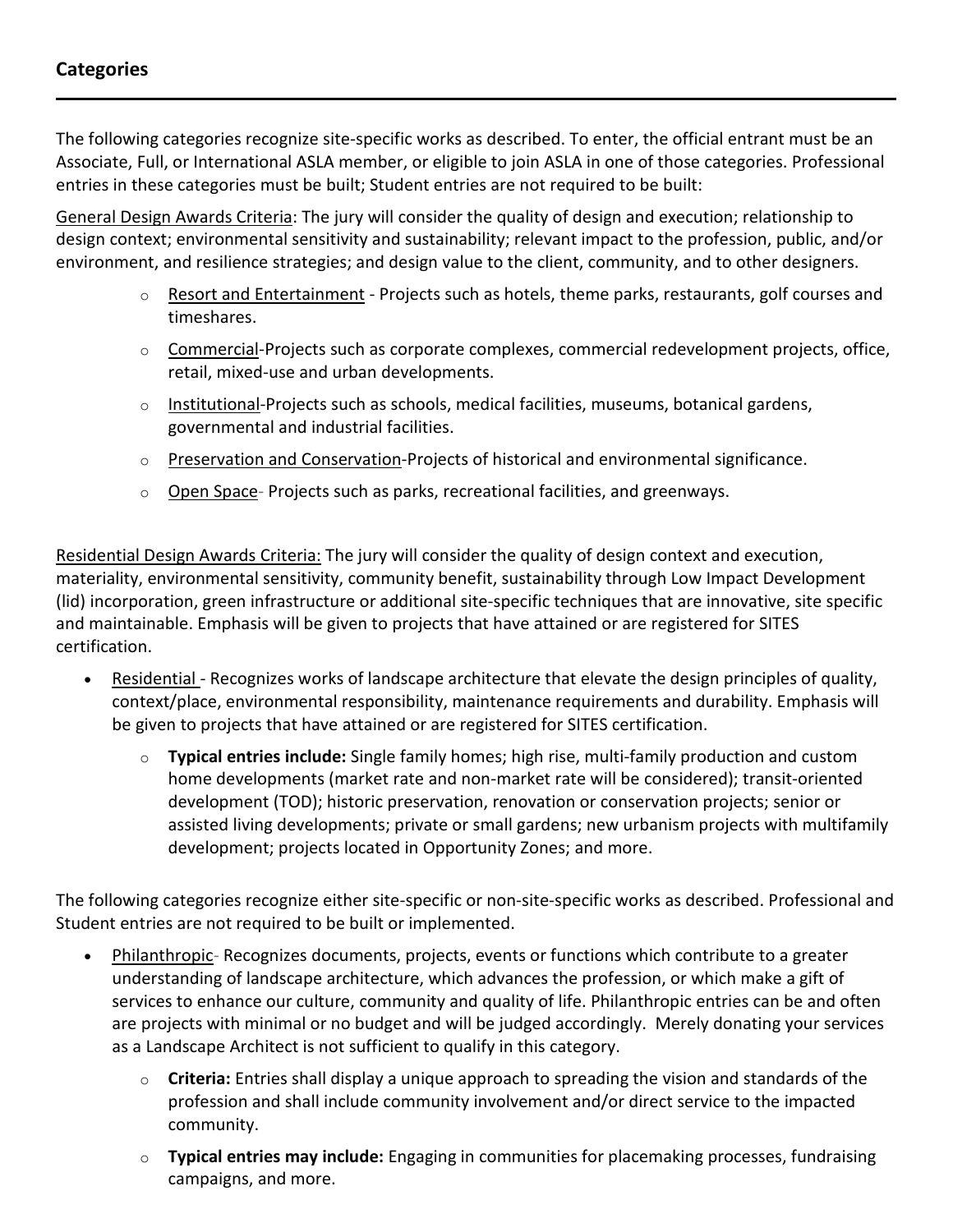- Research and Communication- Recognizes efforts involving investigation of landscape architectureoriented topics and communication techniques contributing to an expanded body of knowledge. Projects that orient research that identifies and investigates challenges posed in landscape architecture, providing results that advance the body of knowledge for the profession, and achieve communicating landscape architecture works, techniques, technologies, history, or theory, and the lesson value to an intended audience. **NOTE:** Florida Registered Landscape Architects with a principal practice in another state may submit works; however, they must be executed in Florida or Puerto Rico.
	- o **Criteria:** The jury will consider projects that investigate research, studies, written works (published and unpublished), and innovative application of presentation methods or techniques (i.e. graphic techniques, digital media, and beyond). Student entries may include "Capstone" projects or graduate-level thesis work.
	- o **Typical entries may include:** Online communications interactive & multimedia; print media, film, video, audio (i.e. podcasts); interpretive design; exhibition design; public awareness campaigns; investigations into methods, techniques, or materials related to landscape architecture practice; studies of relationships of landscape architecture to law, education, public health and safety, or public policy; and more. Student entries may include "Capstone" projects or graduate-level thesis work.
- Planning and Analysis-Recognizes efforts involving the wide range of professional planning and analysis activities that lead to and guide landscape architecture design.
	- o **Criteria:** The jury will consider the quality of the analysis and planning effort; context; environmental sensitivity and sustainability; likelihood of successful implementation; and value to the client, the public, and other designers. Jury will also consider if proposal exhibits a pioneering use of previously created methodologies or a uniquely effective means of combining or presenting landscape architectural / land use techniques.
	- o **Typical entries include:** Urban, suburban, rural, or regional planning efforts; development guidelines; transportation planning; plans for reclamation; environmental planning; historic preservation planning; report documents; and more.

#### **The following category is reserved for Professional entries only.**

- Edward D. Stone, Jr. Landmark Award *(formerly the Classic Award Category)* Recognizes a project built and completed at least 20 years ago that retains its original design integrity and contributes significantly to the public realm of the community in which it is located. Such submission may be made by a Landscape Architect or Firm, provided that all parties to the project, who are alive/in existence, consent. The jury will consider the project's sustained value to the community it serves and the continued relevance of the project's design expression.
	- o **Typical entries include:** Parks, plazas, sculpture gardens, botanical gardens, river walks, and more. Public officials and agencies, civic and historic preservation organizations, and interested individuals and entities are encouraged to submit projects in this category.
- Urban Design Recognizes projects built or currently under construction that activate networks of spaces that mediate between social equity, economic viability, infrastructure, environmental stewardship, and beautiful place-making in the public and private realm. **NOTE:** Urban Design projects that are unbuilt should be submitted to the Planning and Analysis category for consideration.
	- o **Criteria:** The jury will consider the quality of design and execution; urban design context; planning context; contribution of project to a broader urban landscape; environmental sensitivity and sustainability; and attention to social justice, equity, and inclusion.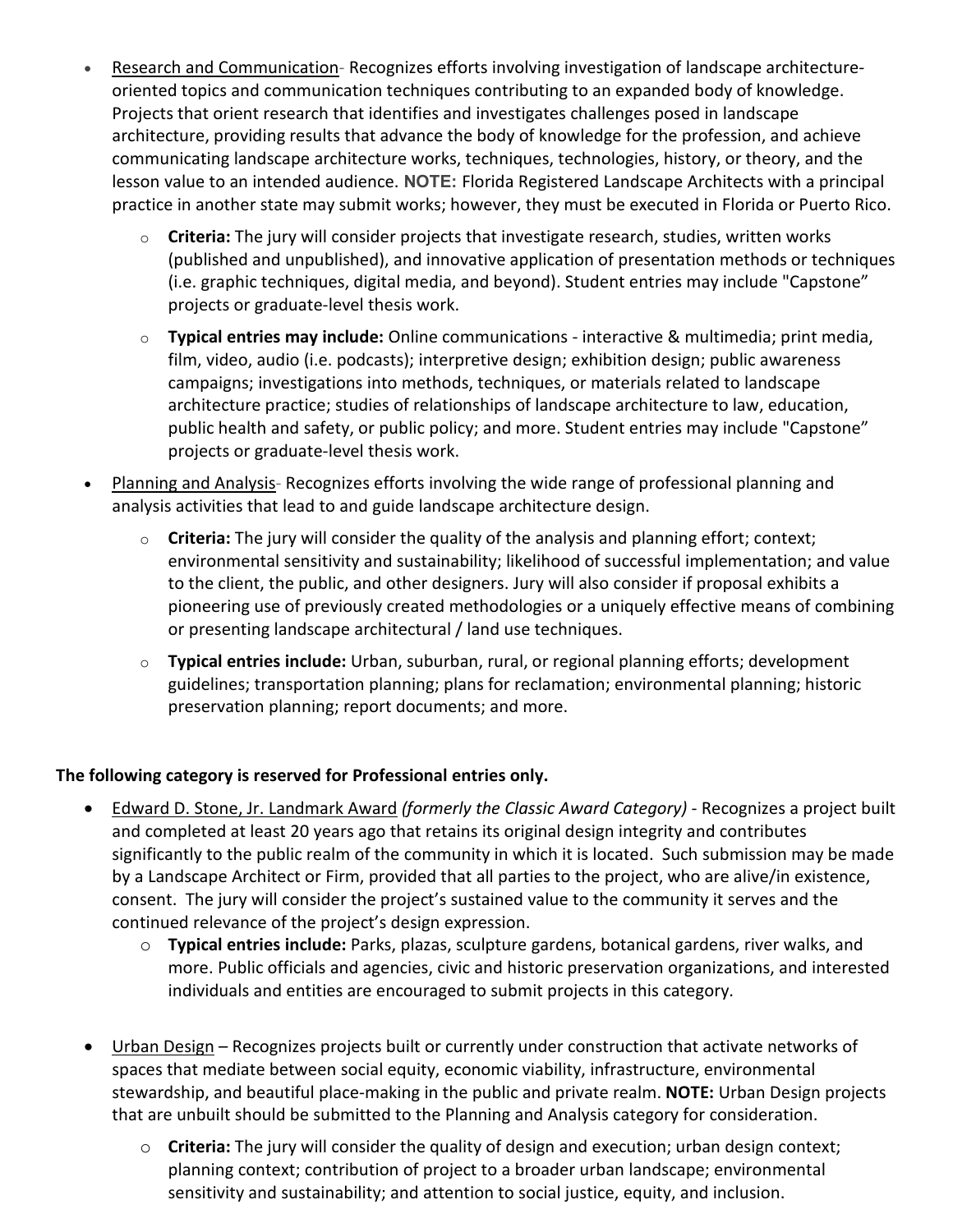- o **Typical entries include:** constructed or partially constructed urban projects spatially greater than one block in the realm of public, institutional, or private landscapes; streetscapes, waterfronts, mixed-use developments, neighborhoods, districts, cities, placemaking interventions and civic improvements that may include elements of reclamation, stormwater management, transportation or infrastructure studies, art, and more.
- Unbuilt Projects Recognizes excellence in design thinking and methodology for projects that have been designed but not constructed. This category is for designed works in landscape architecture for which implementation has not yet occurred.
	- o **Criteria:** The jury will consider the quality of design resolution and connectivity to the context of the designs. Jury will consider projects with a clearly defined program, fulfillment of project's program and intent, originality and principles of sound landscape architecture practices. Projects will also be reviewed for their design approaches that reflect a commitment to sustainability, community engagement, and civic infrastructures.

**Typical entries include:** Conceptual designs, competition-based projects, schematic designs, design works never brought to fruition, projects on hold, etc. (Professional Entries Only)

# **Guidelines for Submission**

- Submission: Materials in the submission must not reveal the names of the entrant and/or landscape architects, firms, other designers, or photographers.
- Project Title (Name): A submission must have a short, specific presentation title (containing no abbreviations) that indicates the nature of the presentation.
- Project Statement: In 175 words or less, describe the project and why it's award-worthy. This statement may be used in promotional materials if the project is selected for an award. **NOTE: failure to submit this statement will lead to disqualification of entry.**
- Project Narrative: Describe in 1000 words or less the project location, scope and size, site and context investigation, design program, design intent, materials and installation methods, environmental impact and concerns, collaboration with the client and other designers, and other significant issues.
	- o Jury will determine projects best-suited to each respective category.
- Presentation and Images: A maximum of 16 images may be submitted with each entry having no less than 5 images uploaded. Images must include at least (1) site plan. *ALL* images must be formatted as: **1900 pixels wide by 927 pixels tall**. Quality of images (DPI resolutions) are specified below.
	- $\circ$  The projects considered shall upload the project imagery in two formats:
		- **PDF Presentation (for jurying purposes):** 
			- The project imagery should be exported to the above dimensions at **72 dpi** and compiled into (1) **one, compiled PDF. Please include a cover page with only the project name listed.**
		- Images (for marketing purposes):
			- The project imagery should be exported to the above dimensions at **300 dpi** and submitted as individual **JPEGS. Please name the JPGs IMAGE01, IMAGE02, IMAGE03, etc.**